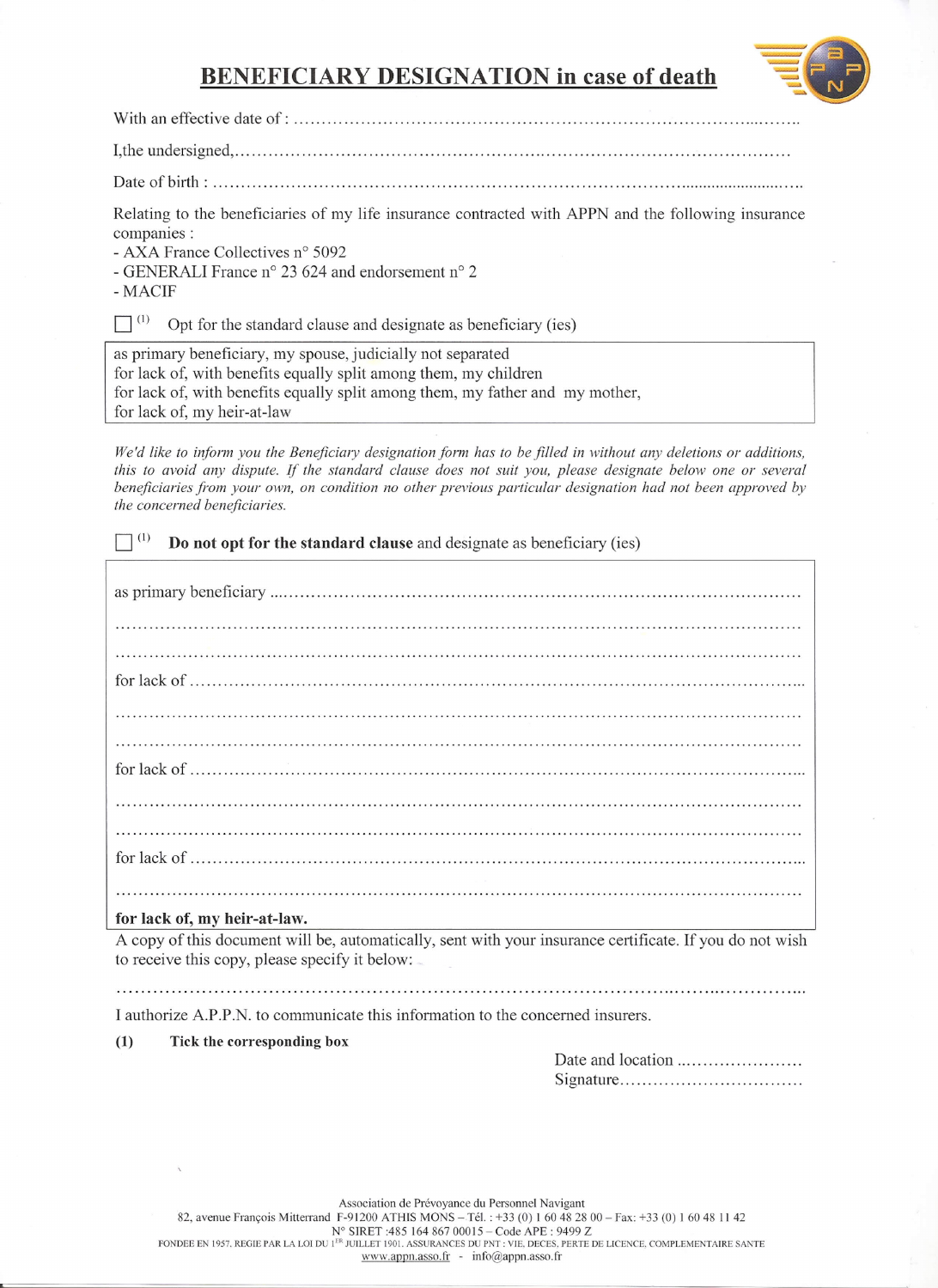**A**SSOCIATION DE **P**REVOYANCE DU **P**ERSONNEL **N**AVIGANT

# **BENEFICIARIES**

# **DESIGNATION**

# **INSTRUCTIONS**

| Page $n^{\circ}$ 1       | The need to be well written<br>Instructions and advices to complete the form |
|--------------------------|------------------------------------------------------------------------------|
| Page $n^{\circ}$ 2 and 3 | Instructions and advices to complete the form continuation                   |
| Page $n^{\circ}$ 3 and 4 | Exemples                                                                     |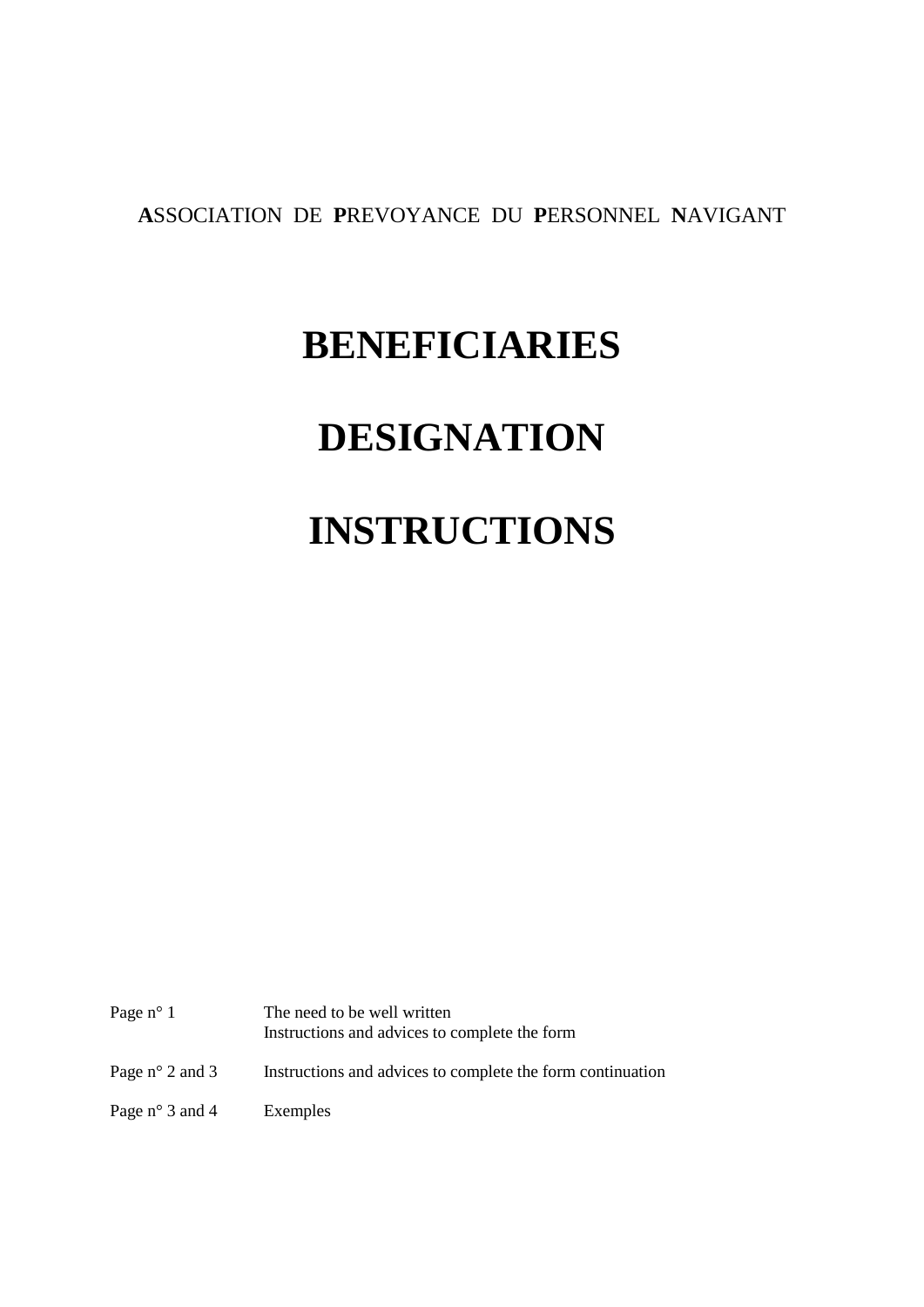### **WHY DO YOU NEED TO BE CAREFUL WHEN WRITING THE DESIGNATION OF THE BENEFICIAIRIES?**

The designation of the beneficiaries in a life insurance is a fundamental act. The member must on no account neglect this action, because an omission or an error in the designation can bring about serious consequences (beneficiaries can come to conflict). This is why the beneficiary clause must be the result of a deep reflexion and a well written drawing up that can be nurtured reading the following advices. We'd like to inform you that a designation with erasures, alterations, "white-out", or crossedout words can be contested. Please do not hesitate to contact us if you need some help.

#### **TWO POSSIBILITIES:**

 $\checkmark$  The standard clause :

my spouse judicially not seperated

for lack of, my partner to whom I am bound by a " Civil Pact of Solidarity" (PACS), in which case your partner must be able to prove domiciliation at the same address by producing a copy of his/her most recent tax notification;

for lack of, with benefits equally split among them , my children, living or represented and the ones from my spouse they were his/her dependents;

for lack of, with benefits equally split among them my father and mother for lack of one of them, the other one in totality;

for lack of my heir-at-law.

 $\checkmark$  Special clause (if the standard clause does not suit you, you can draw the beneficiaries of your choice)

### **ADVICES FOR DRAWING UP THE DESIGNATION**

### **10 ADVICES**

- 1 You can use either our beneficiaries form or write down your designation of beneficiaries on a writing paper (do not write down any other request, please note down the insurance contract numbers)
- 2 Do not forget to mention your name, first name, date of birth and the effective date
- 3 Please write down legibly the name and first name of the beneficiaries
- 4 Do not forget to date and sign the form
- 5 Keep your designation strictly secret
- 6 Please try to avoid the following expressions "in case of death", "in case of accident" etc…
- 7 Do not refer to only one beneficiary; please think about the fact the initial beneficiary could die.
- 8 You'd better state the beneficiaries ' title rather than their name
- 9 Be very meticulous when stated your beneficiaries using their names
- 10 Please think about reviewing your designation of beneficiaries on a regular basis
	- $\triangleright$  It is recommended to designate several beneficiaries in chain in order to avoid the capital to be included in the inheritance and inroads to be made due to the death duties. For that reason, use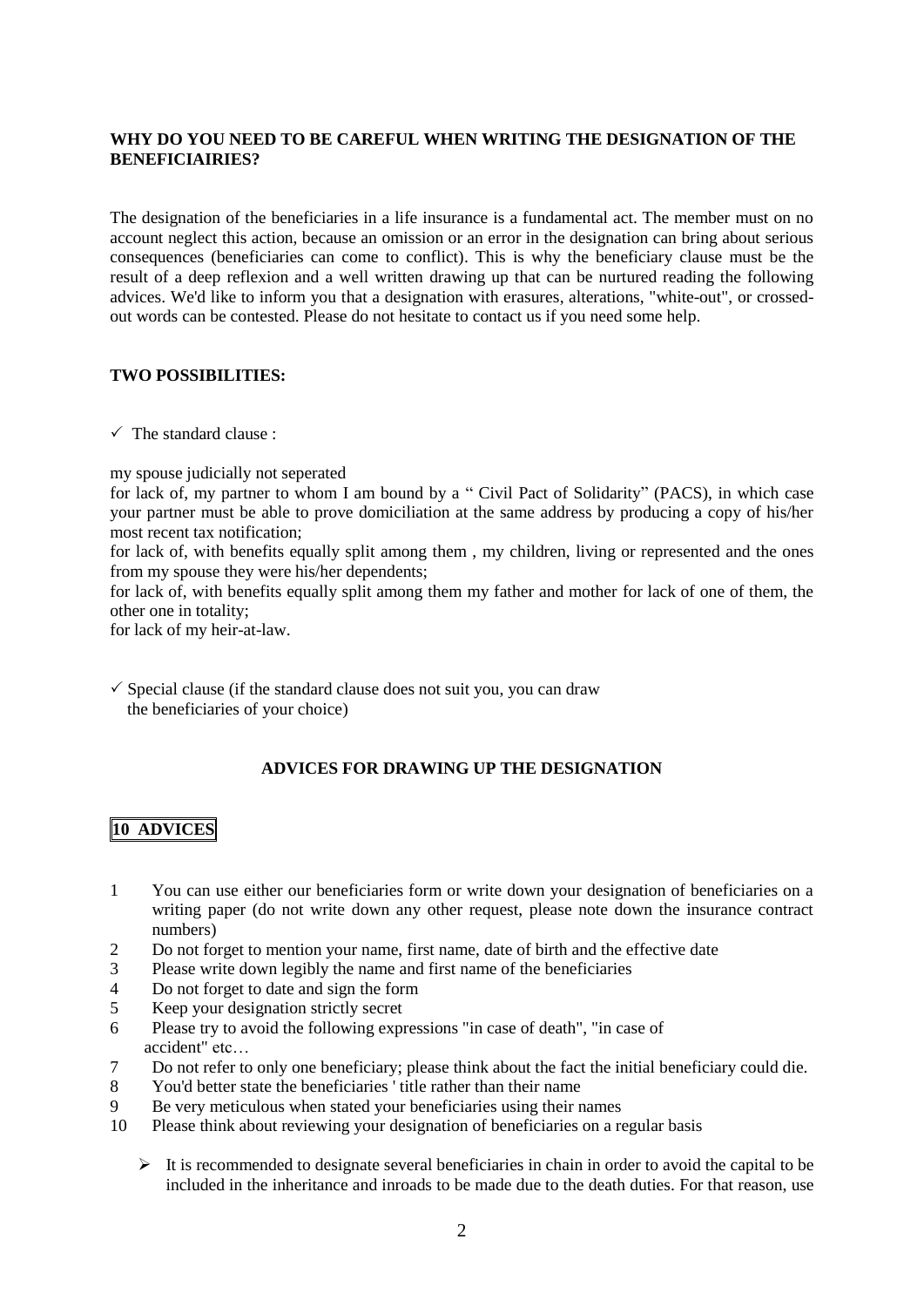the expression "for lack of" and as final clause "for lack of, my heir-at-law" **(**Article L 132-12 from the Insurances Code).

- $\triangleright$  If you have chosen to split the capital among several beneficiaries, the death of one them, will bring about the re-allocation of this capital to the others, in proportion of their respective interests unless specified mention.
- $\triangleright$  When the spouse is designated as beneficiary it is recommended to designate the person not using his name (except if you have a particular reason to do it) but use the expression "my spouse". Obviously a nominative designation will cause trouble in case of divorce particularly if there is a second spouse. The insurance subscribed on behalf of the spouse not designated by name is of benefit to the person who has authority on due date (Article L132-8 from the Insurances Code).
- $\triangleright$  For the beneficiaries that are not related with the Member it is sensible to give details in order their identification does not pose a problem (for example : date and place of birth , address)
- $\triangleright$  You must be careful when designating several beneficiaries using the expression "equal interests, for lack of one of them, the others in totality". Regarding your children, brother or sister, you must also be careful and use the expressions '" alive or represented" in order that their own children (so your grand children or nephew/niece) can benefit from the interest of their parents in case they are not still alive.
- $\triangleright$  You can modify your designation of beneficiaries at any time unless any particular previous designation had not been approved by the concerned beneficiary (article L 132-9 from the Insurances Code)

#### **EXAMPLES**

 $1<sup>st</sup>$ Doug and Jacqui BROWNRIDGE (parents) for their respective interests, for lack of one of them, the other one in totality,

#### *for lack of*

Peter BROWNRIDGE (brother) Deanna BIDDLE née BROWNRIDGE (sister) Alive or represented, for their respective interests, for lack of one of them, the other one in totality,

*For lack of* My heir-at-law

<sup>2nd</sup> Sarah-Jane COWLAM born in London on 15/04/1960 (not related) living Highwood Avenue 18 LEEDS LS17 6ES United Kingdom

*for lack of*

my children , born , to born, alive or represented, for their respective interests, for lack of one of them the other ones in totality,

*for lack of*  Patrick CONNELLY(father)

*For lack of*  My heir-at-law